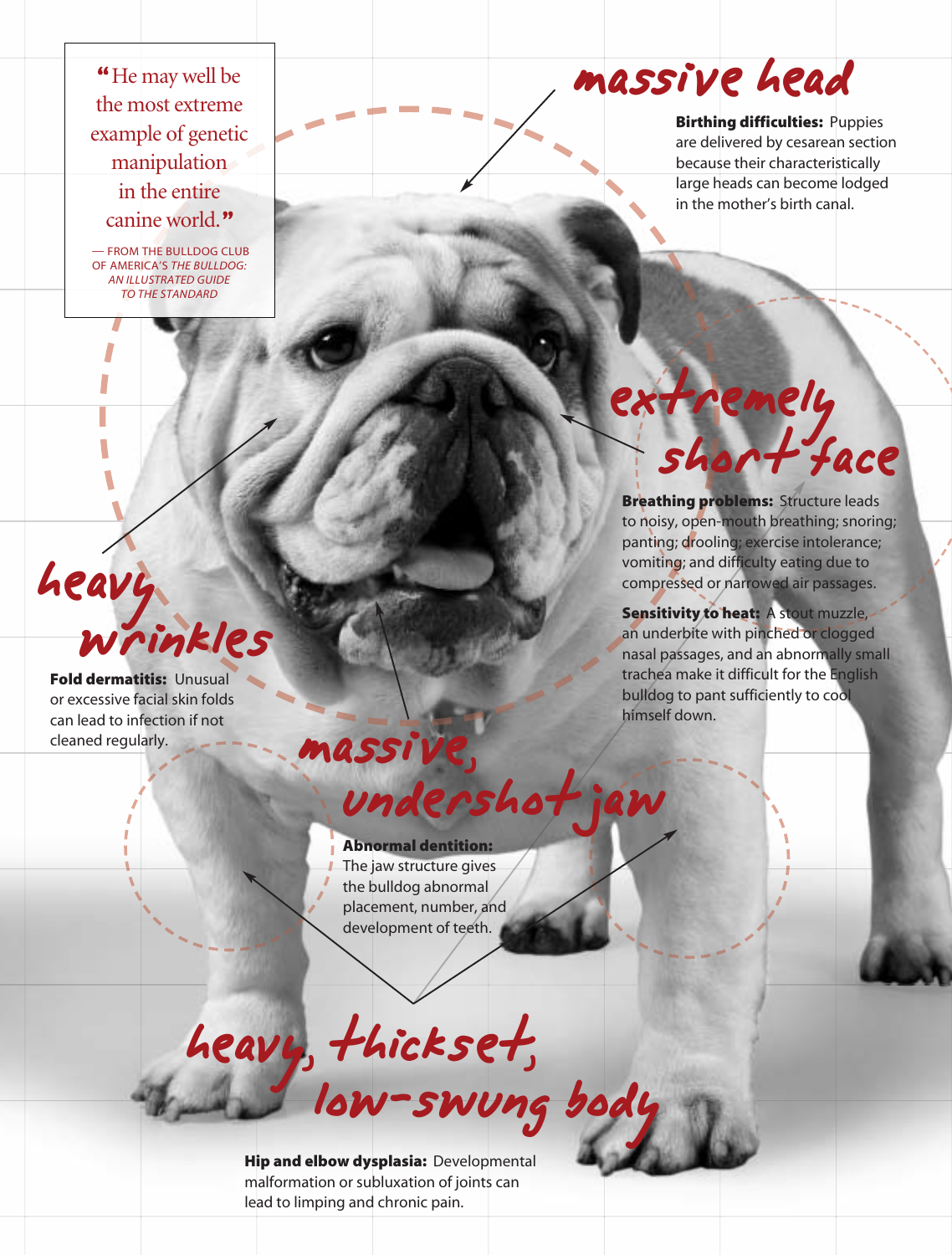# Purebred Paradox

Is the quest for the "perfect" dog driving a genetic health crisis?

by CARRIE ALLAN

**n the days leading up to** the annual Westminster Kennel Club Dog Show, the hotels around Madison Square Garden in New York City fill up with owners, handlers, and hundreds of purebred dogs. They come from around the country, spiffed up and In the days leading up to the annual Westminster Kennel Club Dog Show, the hotels around Madison Square Garden in New York City fill up with owners, handlers, and hundreds of purebred dogs. They come from around the countr basset hounds with their ears held up in shower caps to keep them from dragging on the ground, bright-eyed Chihuahuas peering eagerly out of fancy carriers.

For these show dogs, who must be registered with the American Kennel Club, this is the Oscars—"the symbol of the purebred dog, in show rings as well as in millions of television homes across America," according to its marketers. They vie for a hierarchy of awards: best of breed, best in group (sporting, herding, hound, toy), and, most prestigious of all, best in show.

In an interview filmed during the show this February, Kimberley Meredith-Cavanna explained the criteria that she and other judges consider when determining how closely these premium pooches match the "ideal specimen" prescribed by each breed's parent club."We're looking to see what its head should look like, its eye set, its proportions, its size, how the dog moves, and how it should be built," she said.

While it may seem as though contestants are competing against each other, they are actually judged against standards written by the clubs and ratified by the AKC: Are this dog's ears long enough to make her an ideal beagle? Is that one's head big enough to make him a prime example of English bulldog-ness? Does this Rhodesian ridgeback have the correct symmetrical ridge of hair along her spine?

Watching the lively animals in the ring, how can a dog lover not be charmed? Westminster and other shows like the annual AKC/Eukanuba Championship have a loyal following among breeders and casual dog lovers alike.

But the shows are not without their critics. Though the dogs who compete at Westminster are beautiful and most are likely healthy, the rise of such spectacles—and judging measures that in some cases emphasize appearance over welfare—has been blamed for a host of genetic health problems facing scores of breeds today.

Brachycephalic (or short-faced) breeds like bulldogs and pugs suffer from breathing problems; Great Danes and other large dogs from joint problems; long dogs like dachshunds and basset hounds from back problems; wrinkly-faced dogs like boxers and shar-peis from skin and eye problems. And due to prolific production to meet public demand, the most coveted dogs tend to have the most genetic disorders; Labrador retrievers, who've topped the AKC's popularity list for 19 years, are prone to around 50 inherited conditions.

The stories of those who fall in love with these animals, only to watch them suffer, are often heartbreaking. On New Year's Eve, Janice Pfeiffer's dog Daisy suddenly "started yelping really loud," says the New Hampshire resident. "It turned out she had a seizure, and she recovered from the seizure on the floor, and crawled into a corner and just looked glassy-eyed."

An MRI revealed the painful truth about the Cavalier King Charles spaniel Pfeiffer had bought at a pet store: At less than a year old, Daisy had syringomyelia, a condition in which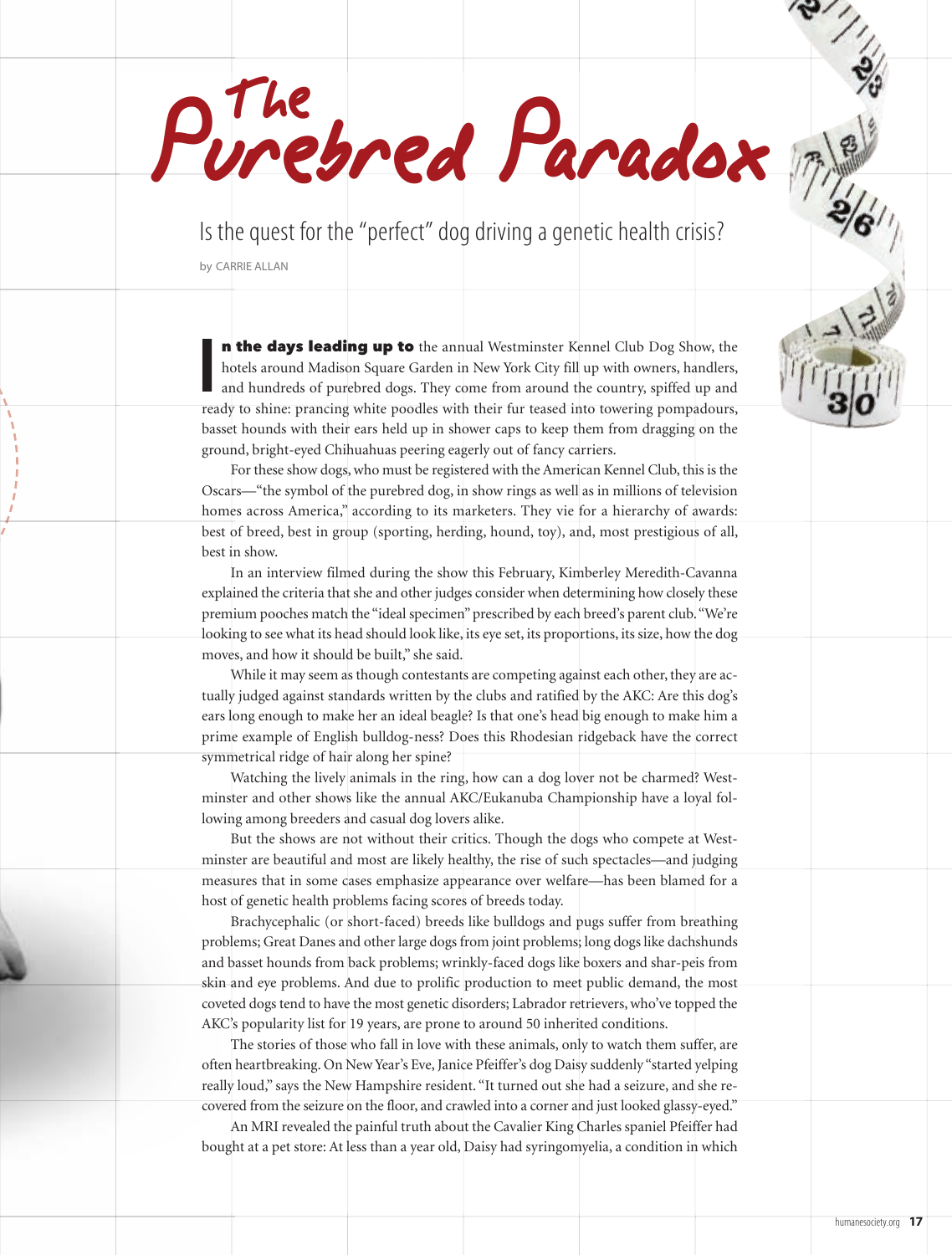

fluid-filled cavities occur within the spinal cord near the brain. In severe cases, a dog's brain swells beyond the space provided by her skull. Some studies have indicated that, due to its prevalence in the breed's gene pool, 30 to 70 percent of Cavaliers will develop the condition.

#### **THE GENETIC HISTORY OF MAN'S BEST FRIEND**

Once upon a time, people believed that purebred dogs were naturally healthier than mixed breeds. How have we arrived at a point where it may be safer to presume the opposite?

Like humans, dogs are diverse in appearance—perhaps one of the reasons we love and identify with them. But that wasn't always the case.

All dogs share ancestry with the wolf, but since their domestication at least 15,000 years ago, they've been selectively bred by people to assist with herding, hunting, and—in the case of the Pekingese—warming the laps of Chinese emperors. For the better part of canine history, the physiques of breeds were driven by dogs' role as working animals, a classic example of the dictum that form follows function.

As that role diminished and pet keeping became common, dogs began to be bred more for appearance. You can see the resulting diversity any time you go to the dog park and watch an amorous Chihuahua trying to make time with an embarrassed St. Bernard, while a baffled Afghan and whippet look on. They're all dogs—but if you didn't know that, you might believe they were different species.

The thought wouldn't be unreasonable. A recent study in *The*

*American Naturalist* compared the diversity in the dog to that across the entire order carnivora. They found more difference between the skulls of a Pekingese and a collie than between those of a walrus and a coati, a South American member of the raccoon family.

Left to their own devices, dogs will be dogs—and will eventually intermingle enough to level out extreme differences within the species. Natural selection ensues and hybrid vigor results: Witness the similar color and size of mutts in Mexico and other countries where they're allowed to roam. To protect particular characteristics, though, breed enthusiasts have long guarded a highly controlled process, regulating genetic lines and creating registries that stipulate which animals can be bred to produce more of the same type.

But therein lies the problem: The more limited the number of mates, the greater the chance a dog will be bred with a relative who shares similar genes. Genetic diseases are caused by recessive genes, so a good gene from one parent will trump a bad gene from the other. But if both parents have a bad gene—such as one that predisposes them to hip dysplasia or blindness—the likelihood of a sick puppy increases.

"What happens when you have a small and inbreeding population is that the probability of two negative recessive genes finding each other increases as the gene pool chokes down to a smaller and smaller pool," says Patrick Burns, a *Dogs Today* columnist who frequently writes about genetic health issues on his blog, Terrierman's Daily Dose.

A closed registry that allows no "new blood" into the mix exacerbates the problem, he argues: "In many AKC dogs, the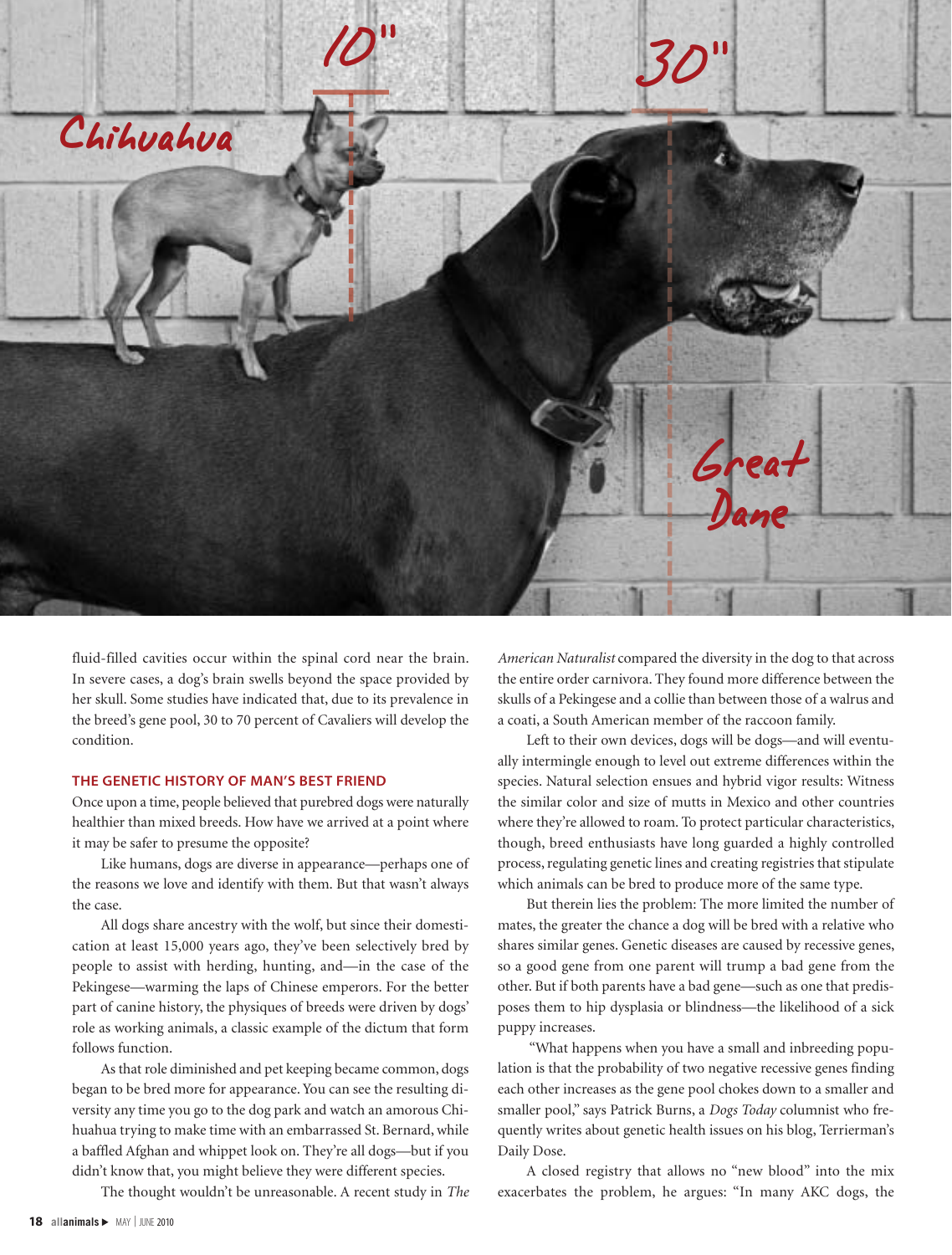founding gene pool was less than 50 dogs. For some breeds, it was less than 20 dogs."

#### **STANDARD PROBLEMS**

This year's Westminster champion, a Scottish terrier named Sadie, hails from one of these tiny gene pools and is "very heavily inbred," says Burns. The limited ancestry for AKC-registered Scotties, he adds, helps explain why 45 percent die of cancer.

"We do not need to have a closed registry to keep a breed," Burns says, pointing out that breeds existed long before there was an organization to track them. "We did not create the dogs we love in a closed registry system—we have only ruined them there."

Some breeders would doubtless disagree with Burns on this

issue. But the inherent difficulties of protecting the health of a breed within a closed registry are exemplified by a project undertaken by the Basenji Club of America, which has in the past requested that its stud book be opened temporarily to bring in healthier animals.

Genetic problems in registered Basenjis were detected in the 1970s, when many of the small curly-tailed dogs known for being "barkless" began suffering from hemolytic anemia. After a test for the disease was developed,

breeders tried to protect the gene pool through euthanasia of affected dogs, says club president Sally Wuornos. But eliminating dogs with hemolytic anemia left a much smaller number of registered Basenjis. And many of the remaining animals now displayed a different problem, a kidney disease called Fanconi syndrome. By addressing one disorder, the breeders had unwittingly amplified another.

Instead of repeating past mistakes and culling Fanconi carriers, the club received the AKC's permission to open the Basenji registry to dogs from countries with no AKC-accepted registry. Since then, Basenji lovers have brought dogs back from isolated areas in the Congo and successfully integrated these healthy animals into the breeding pool.

Obtaining such permission to bring in new genes is unusual. Many breeders and clubs employ less dramatic measures: They pair mates who are healthy. They keep dogs with known disorders out of their breeding stock. They insist on conducting available genetic tests.

Yet in spite of these efforts, purebred health problems have continued and in some cases worsened. While genetic testing has made precautionary measures possible for some breeds in recent decades, people have been breeding dogs for centuries. Much damage has already been done. The modern German shepherd provides a classic example: One of the breed's primary disorders, hemophilia, is thought by most experts to have spread almost entirely through the descendants of a single popular stud dog born in 1968 in Europe.

Though veterinarians learn about such problems in school and see them in their practices, even they are sometimes still surprised by their prevalence. When veterinarian Paula Kislak adopted retired











renal cortical hypoplasia



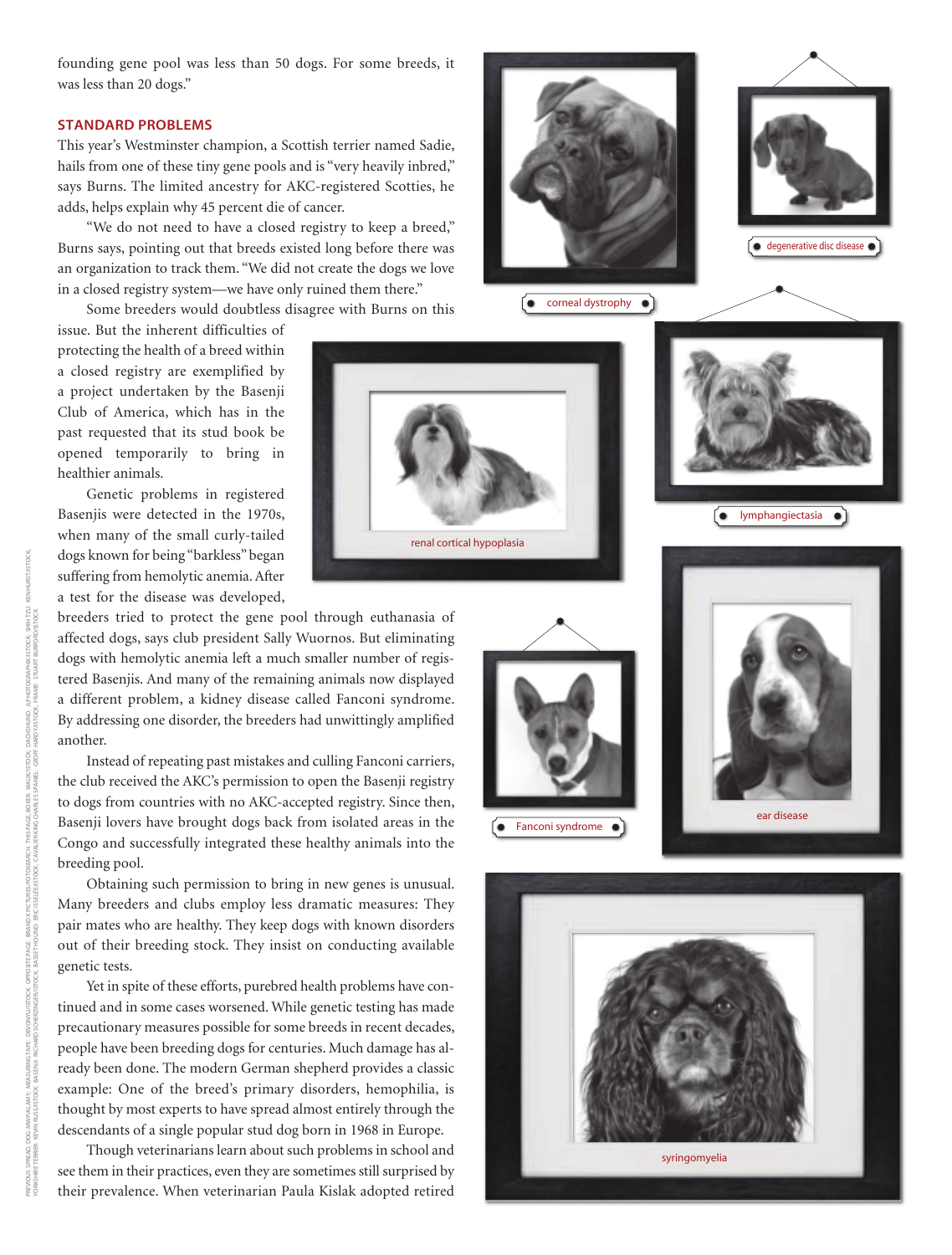racing greyhounds, she assumed the breed "at the very least was physically strong because it was being bred for athleticism," she says.

But because many racing greyhounds are killed when they cease performing on the track, few people knew of their genetic issues. As her dogs aged, "they were getting some really serious conditions in a proportion that was much higher than … the general population," says Kislak, a member of the Humane Society Veterinary Medical Association's leadership council. "The oncologists were seeing a lot of osteosarcoma. In fact, 50 percent of the greyhounds I've had have died of some sort of cancer."

#### **A SHOT ACROSS THE BOW**

While pet owners have been dealing with these issues relatively quietly for decades, the documentary *Pedigree Dogs Exposed* recently brought them to the forefront.

Broadcast in the U.K. in 2008, the film was critical of the Kennel Club, the British equivalent of the AKC, and showed purebreds with a range of health problems. Among its revelations: The 2003 champion of Crufts, the country's most prestigious dog show, was a Pekingese who had to be photographed sitting on ice blocks because his flat face made him so prone to overheating. The film showed images of certain breeds in the early 20th century alongside pictures of the same breeds today, demonstrating how a century of selecting for looks had lengthened the back of the dachshund, rounded the skull of the bull terrier, and dropped the hindquarters of some German shepherds into an almost froglike stance.

The filmmakers interviewed the RSPCA's chief veterinary adviser, Mark Evans, who noted that his group was extremely concerned about "the very high levels of disability, deformity, and disease in pedigree dogs." According to the documentary, sickly purebred dogs were costing British owners 10 million pounds a week in veterinary fees.

In response, the Kennel Club and the Dogs Trust—a charity that, along with the RSPCA, had been critical of the club's policies jointly commissioned an independent inquiry led by Cambridge University professor emeritus Sir Patrick Bateson. The resulting report largely confirmed the documentary's findings, concluding that inbreeding, selecting for extreme characteristics, and the practices of mass breeding facilities known as puppy mills were negatively impacting dog welfare.

Describing the tension at the heart of the issue, Bateson wrote, "To the outsider, it seems incomprehensible that anyone should admire, let alone acquire an animal that has difficulty in breathing or walking. Yet people are passionate about owning and breeding animals which they know and love, even though the animals manifestly exhibit serious health and welfare problems."

Britain's Kennel Club has since banned the registration of puppies from closely related parents (matings of fathers and daughters, for example) and revised many breed standards, adding language to emphasize health and soundness, says the group's public relations manager, Heidi Ancell.

Many of the standards, she says, were amended to ensure they don't encourage extreme features. The Pekingese standard now specifies that a "muzzle must be evident." The bulldog's standard calls for a "relatively" short face, stipulating that pinched nostrils and heavy wrinkles over the nose should be severely penalized by show judges—who have in the past rewarded high marks for such features.

Some breed clubs have welcomed the changes; others have protested. But in the United Kingdom, at least, there seems to be momentum for change. Whether that momentum will gather steam in the U.S. remains to be seen.

#### **BREEDING DISCONTENT**

The AKC and its member breed clubs have devoted considerable effort to improving the health of purebreds, in part by funding research to find the genetic markers tied to certain disorders. In 1995, the AKC launched the AKC Canine Health Foundation, a charitable organization that raises funds to support canine health research; the AKC gives the foundation \$1 million in annual funding.

Dedicated breeders have also made significant strides, says veterinarian Fran Smith, citing the success in correcting a disorder known as collie eye anomaly."In order to have that pretty collie head shape, it doesn't leave as much room in the skull for a particular eye shape," says Smith, who serves on the AKC's Canine Health and Welfare Advisory Panel and is president of the Orthopedic Foundation for Animals."But collie breeders—the serious collie breeders—



Gabriel Rangel shows Sadie, the Scottish terrier who won best in show at this year's Westminster Kennel Club Dog Show. The breed is prone to multiple types of cancer; some studies indicate Scotties are 20 times more likely than other breeds to develop carcinomas of the bladder.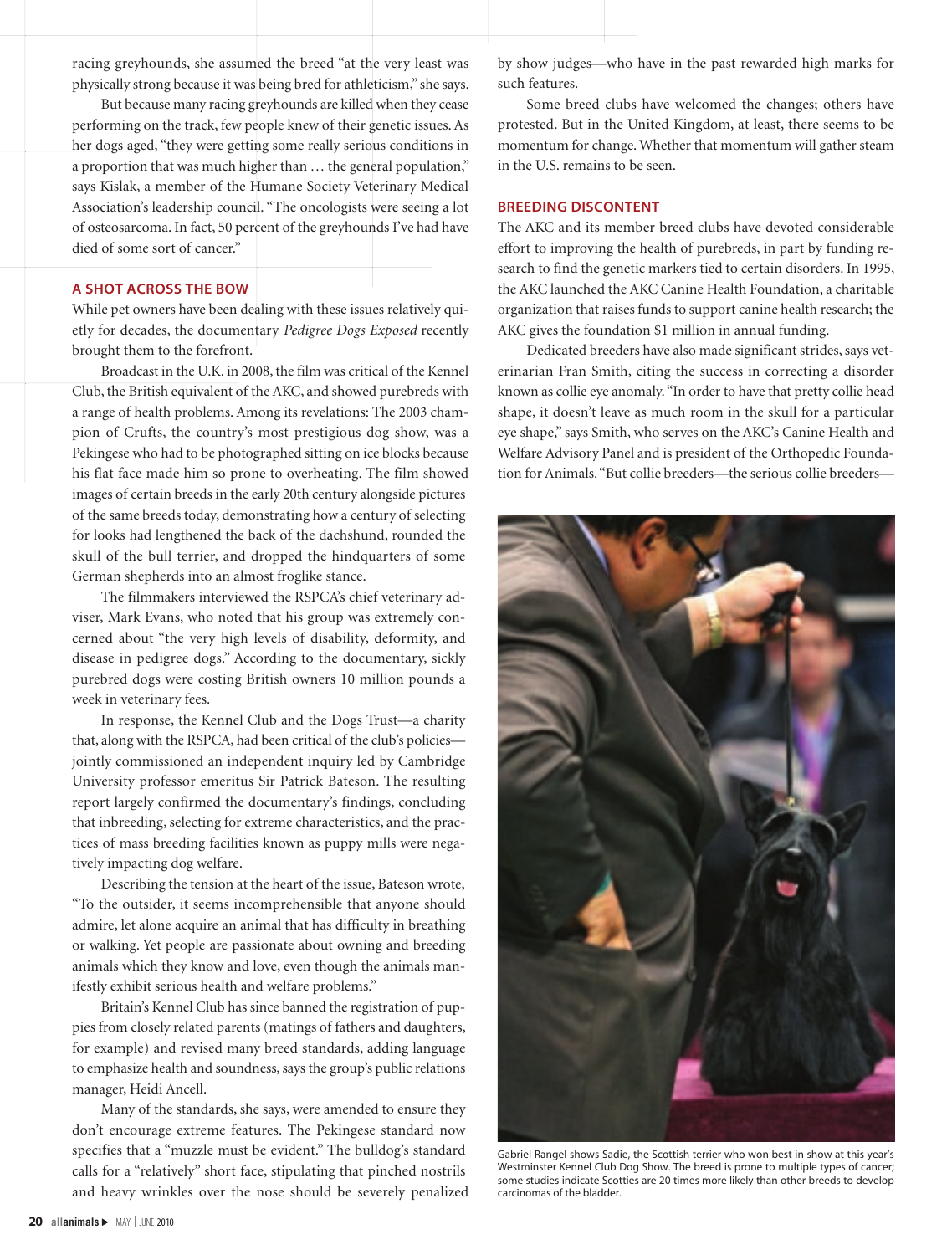have made a huge impact in selecting for dogs who have the correct eye shape without that eye problem."

But the test for collie eye anomaly was developed only five years ago, and plenty of collies were bred before then. Many have been afflicted with retinal disease; many still end up blind.

Smith doesn't blame written breed standards as much as people's interpretation of those standards. What needs correcting, she says, is "this idea that if one wrinkle is good, then 12 wrinkles is better. If a 4-pound Chihuahua is good, then a 1-pound Chihuahua would be spectacular." It's a trend that even prompted *Consumer Reports* to issue a warning in 2003, telling readers that the "demand for ever-more-perfect purebred dogs has concentrated bad recessive genes and turned many pets into medical nightmares."

Many of the disorders affecting dogs aren't as visually dramatic as the scenes of yelping and pain shown in the British documentary, says Stephanie Shain, senior director of The HSUS's Puppy Mills Campaign. But they're no less awful when they lead to shorter, less comfortable lives for the dogs. "[This is about] the dog who's going to die when she's 8 rather than when she's 12," says Shain."It's the dog who's not going to be with her person for as long as she should be."

In the end, genetic tests are one of the only ways puppy buyers can protect themselves; the Canine Health Information Center, jointly sponsored by the AKC and the Orthopedic Foundation for Animals, serves as a central repository for information about dogs who've been screened for genetic disease; its database is accessible to consumers and breeders. Consumers can also check AKC registration papers for health certification numbers indicating that a puppy's parents have been tested.

But many puppy buyers aren't likely to find such proof: Plenty of disorders aren't even detectable yet, and the AKC does not require breeders to test for those that are.

Responsible breeders who value breed health over profits have an interest in accurate testing and reporting. But there's nothing to compel less conscientious hobbyists and commercial puppy millers who would rather avoid the costs.

Moreover, the AKC has not publicized any plans to encourage its member clubs to update their breed standards, and the organization continues to register puppies from the matings of closely related dogs.

The latter allowance is especially problematic, Bateson says. He notes that the immune systems of inbred dogs do not function as well, "which explains why pedigree dogs run up such large veterinary bills and are twice as likely to get cancer as outbred dogs."

The issue goes beyond inbreeding. Quality control is an important part of any good business but is largely absent from dog breeding, says Jerold Bell, clinical associate professor of genetics at Tufts Cummings School of Veterinary Medicine, who serves on the AKC's Canine Health and Welfare Advisory Panel.

The AKC is unlikely to make testing mandatory, Bell notes, adding that such a requirement would drive less responsible breeders to simply register their puppies elsewhere: "They won't miss a beat in terms of what they're doing."

Recent history has proven his point. In 2000, the AKC instituted a requirement that any male dog bred more than seven times would have to have a \$40 DNA test. The policy inspired a boycott of AKC registration by breeders in Iowa and Missouri, two states where puppy mills thrive. The Iowa Pet Breeders Association urged members to register dogs through alternative organizations, according to news reports. **<sup>C</sup>HERR<sup>Y</sup> <sup>E</sup>Y<sup>E</sup>**

**MUZZ L E PYODERMA**

With the rise of these competing registries over the past few decades, the AKC—still the nation's most prestigious—has observed a change in the perceived value of its name. **DREADERENT PY** 

"Before, AKC represented purebreds and everyone wanted an AKC puppy," says Bell. "But now you don't need AKC to be purebred." He believes that if the AKC continues to encourage testing and to push the message that AKC-registered dogs are healthy and screened, the organization will be able to rebrand itself as the registry for healthy purebreds.

#### **A MORAL TIGHTROPE**

But for all the effort the AKC devotes to that messaging, the organization shies away from the kind of tangible consumer advice offered by experts like James Serpell, a professor at the University of Pennsylvania's School of Veterinary Medicine who has long studied the effect of genetics on dog behavior.

"Step one," Serpell says, "is never buy a puppy from a pet store. … What people don't realize is that you can buy a registered pedigree dog from a pet store [that] … was bred and produced at a puppy mill where there is virtually no regulation of breeding practices whatsoever."

The AKC's website provides helpful guidance for making more informed choices, advising pet seekers to find responsible breeders. The group also recommends that breeders meet and screen potential buyers—a practice that suggests a commitment to ensuring the dogs end up in loving homes.

But even as the AKC preaches good behavior, its practice of courting registrations from "high volume breeders" undermines the advice. This revenue source drives the organization to stop short of advising people to avoid pet stores, most of which don't screen buyers and frequently sell dogs from puppy mills that subject parent animals to lifelong confinement in barren cages. And the AKC's promotions encourage more such breeding: In April, for example,

**DEGENERATIVE DISC DISEASE** 

**CLEFT PALATE HIP DYSPLASIA**

LUXATING PATELL

**CONGENITAL HEART DISEASES** 

**EPILEPSY**

 $\sigma_{\rm c}$ 

 $\frac{Sl_l}{k}$ **V** 

**ENTROP**

**OI N**

**WOBBLER DISEASE**

**FANCONI'S SYNDROME**

**DYSTOCIA** 

GASTRIC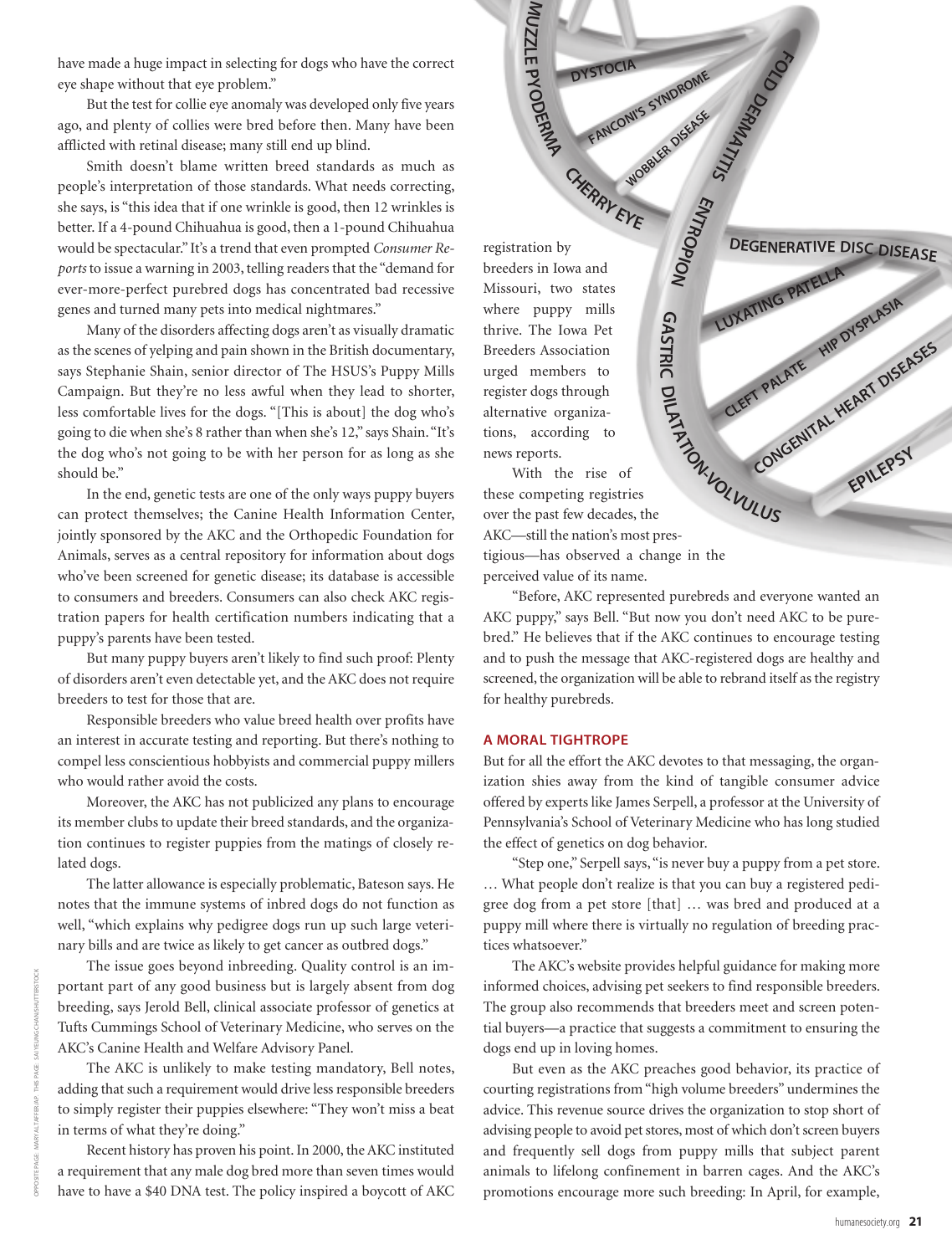

it launched "Dollar Deal Days," which allows breeders who register 11 litters or more in nine months to register the 11th for only a dollar.

Some AKC members have fought to reduce the influence of puppy millers. The minutes of a September 2006 meeting document a skirmish. Patricia Laurans, a representative from the German Wirehaired Pointer Club of America, questioned the AKC's plan to form a relationship with Petland, a pet store chain largely supplied by the Hunte Corporation, a large puppy broker. In 2009, Petland was investigated by The HSUS and sued by consumers who had bought sick dogs.

"I would like to call attention to every single Parent club's … code of ethics that says we will not sell to pet stores," Laurans was quoted as saying in the transcript. "I would like to call attention to the fact that, from my humble belief, we are selling our birthright for a few shekels."

The most thorough response came from David Merriam, a representative from the Duluth Kennel Club and vice chairman of the AKC's board of directors, who pointed out that the AKC's coffers had long been lined with money from breeders of all sorts. As long ago as 1981, 96 percent of the group's income came from registrations. "That money did not come only from the Fanciers or the Sport," he said."That money came from all the dogs … which means it was the backyard breeders, and it was the commercial breeders."

If he applied his personal standards, he said, the AKC's registry—and consequently its revenue—would be tremendously reduced, resulting in significant reductions of the organization's services. "I think if we go that direction, the American Kennel Club will not exist 100 years from today," Merriam said.

In spite of his warning, the delegates voted to recommend that the AKC board drop its pursuit of an official relationship with Petland.

But since then, there have been signs that puppy mill money has proved too tempting. The AKC is opposing a ballot initiative in Missouri that would crack down on puppy mills by requiring higher standards of care and limiting the allowable number of breeding dogs to 50. What's more, in 2009, an anti-puppy mill activist obtained a description of an AKC-copyrighted software program designed for use in pet stores. The program, Puppy Registration & Inventory Management Extranet, was intended to make it as easy and seamless as possible for stores to sell AKC registration along with dogs.

The document ended up in the hands of *The Dog Press*, a web publication for dog breeders and fanciers that lamented the ease with which users of the program would be able to obtain AKC registration for pet store puppies—and to process their "returns."

"Customers have 21 days in which to return the puppy and that too is easily handled through the PRIME program," wrote *The Dog Press*. "Gone is the breeder-instilled commitment to a new puppy. Gone is the traditional breeder support. The sales-aid return policy can lead to unnecessary stress, mismanage [sic], or abuse of puppies."

When editor-in-chief Barbara Andrews queried the AKC about whether the software was in use, a club official called it an "internal business matter" and declined further comment, according to *The Dog Press*. (The AKC declined to answer specific questions posed by *All Animals* as well, though officials did refer us to veterinarians Bell and Smith, who serve in an advisory capacity to the organization.)

#### **SOUL SEARCHING FOR DOG LOVERS**

Many within the AKC and its affiliated breed clubs are obviously committed to the health and welfare of dogs. Yet the organization's continued attempts to support itself with registration fees from puppy mills surely conflict with its efforts to brand AKC dogs as healthy and sound.

And some purebred lovers who've been through the economic and emotional wringer have had enough.

Soon after Karin Shulin of Westlake, Ohio, got her Doberman at a local pet store, she found out that the 6-month old puppy had cardiomyopathy—a common condition in the breed—that had already resulted in a stage 3 heart murmur. "I spent thousands," says Shulin. "I think I put the new wing on my vet's house."

She still has a hard time talking about what happened to Ranger. "Last April he was out playing with my other dogs and he just dropped dead," she says. "It was horrifying."

Though Shulin has owned Dobermans since she was a child and has worked with local breed rescue groups, she says she's "done with purebreds."

But that's a hard stance to take if you love the loping gallop of a golden retriever, the pep of a poodle, the fire of a German shep